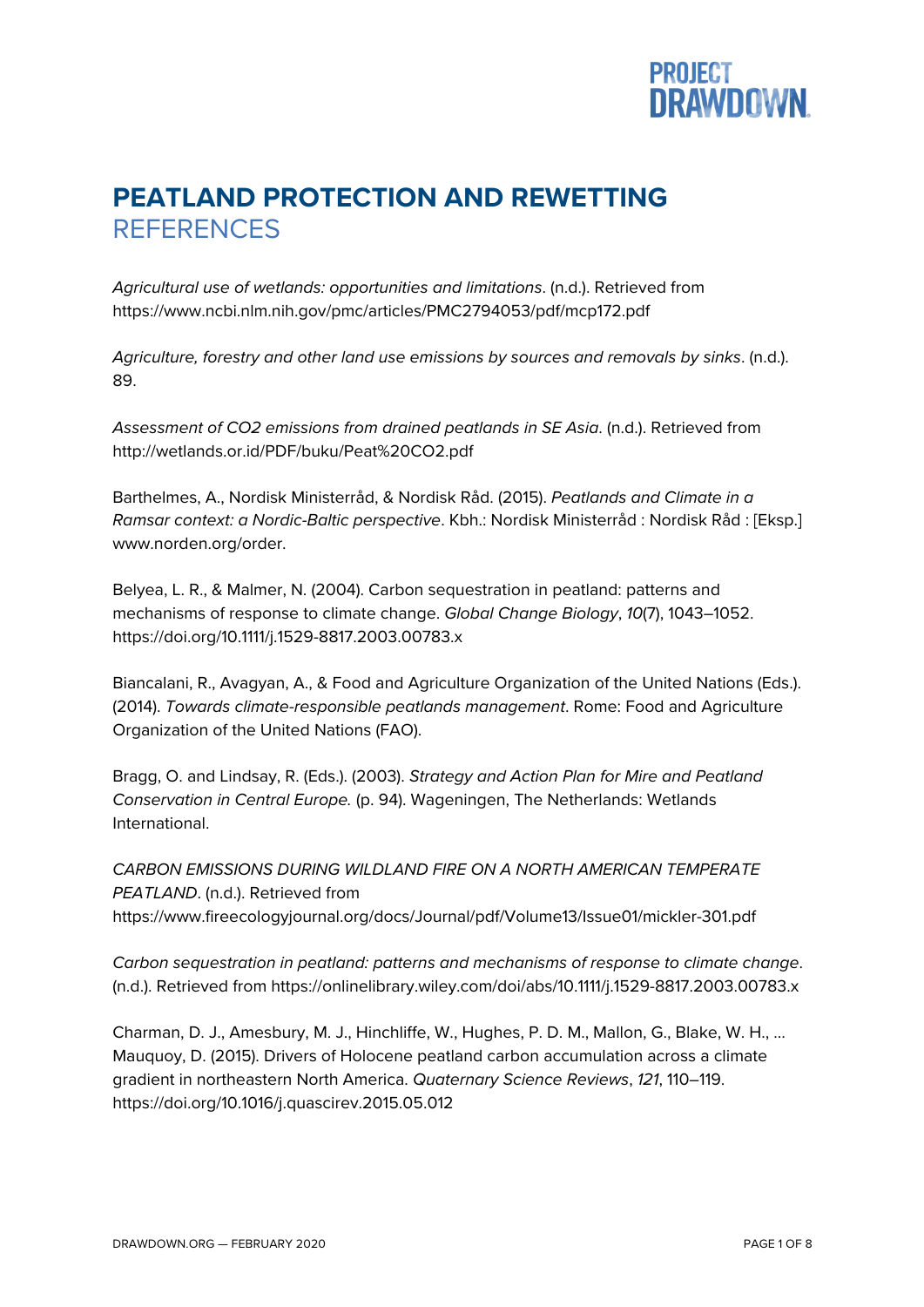Chaudhary, N., Miller, P. A., & Smith, B. (2017). Modelling past, present and future peatland carbon accumulation across the pan-Arctic region. *Biogeosciences*, *14*(18), 4023–4044. https://doi.org/10.5194/bg-14-4023-2017

Crump, J. (Ed.). (2017). *Smoke on Water – Countering Global Threats From Peatland Loss and Degradation. A UNEP Rapid Response Assessment*. United Nations Environment Programme and GRID-Arendal, Nairobi and Arendal.

*Current and future CO2 emissions from drained peatlands in Southeast Asia*. (n.d.). Retrieved from

http://www.globalcarbonproject.org/global/pdf/Hooijer\_etal.2009.CO2%20Emissions%20from %20drained%20peatlands%20SEAsia.Biog-Disc.pdf

Dargie, G. C., Lewis, S. L., Lawson, I. T., Mitchard, E. T. A., Page, S. E., Bocko, Y. E., & Ifo, S. A. (2017). Age, extent and carbon storage of the central Congo Basin peatland complex. *Nature*, *542*(7639), 86–90. https://doi.org/10.1038/nature21048

Eickenscheidt, T., Heinichen, J., & Drösler, M. (2015). The greenhouse gas balance of a drained fen peatland is mainly controlled by land-use rather than soil organic carbon content. *Biogeosciences*, *12*(17), 5161–5184. https://doi.org/10.5194/bg-12-5161-2015

Emerton, L., & Bos, E. (2004). *Value: Counting ecosystems as water infrastructure*. Iucn.

Garneau, M., van Bellen, S., Magnan, G., Beaulieu-Audy, V., Lamarre, A., & Asnong, H. (2014). Holocene carbon dynamics of boreal and subarctic peatlands from Québec, Canada. *The Holocene*, *24*(9), 1043–1053. https://doi.org/10.1177/0959683614538076

Gaveau, D. L. A., Salim, M. A., Hergoualc'h, K., Locatelli, B., Sloan, S., Wooster, M., … Sheil, D. (2015). Major atmospheric emissions from peat fires in Southeast Asia during non-drought years: evidence from the 2013 Sumatran fires. *Scientific Reports*, *4*(1). https://doi.org/10.1038/srep06112

Global Forest Watch. (n.d.). Retrieved from http://data.globalforestwatch.org/datasets/e129158a68434ca49d96a40d0e3109b1\_2

*Global peatland dynamics since the Last Glacial Maximum*. (n.d.). Retrieved from https://agupubs.onlinelibrary.wiley.com/doi/epdf/10.1029/2010GL043584

Gumbricht, T., Roman-Cuesta, R. M., Verchot, L., Herold, M., Wittmann, F., Householder, E., … Murdiyarso, D. (2017). An expert system model for mapping tropical wetlands and peatlands reveals South America as the largest contributor. *Global Change Biology*, *23*(9), 3581–3599. https://doi.org/10.1111/gcb.13689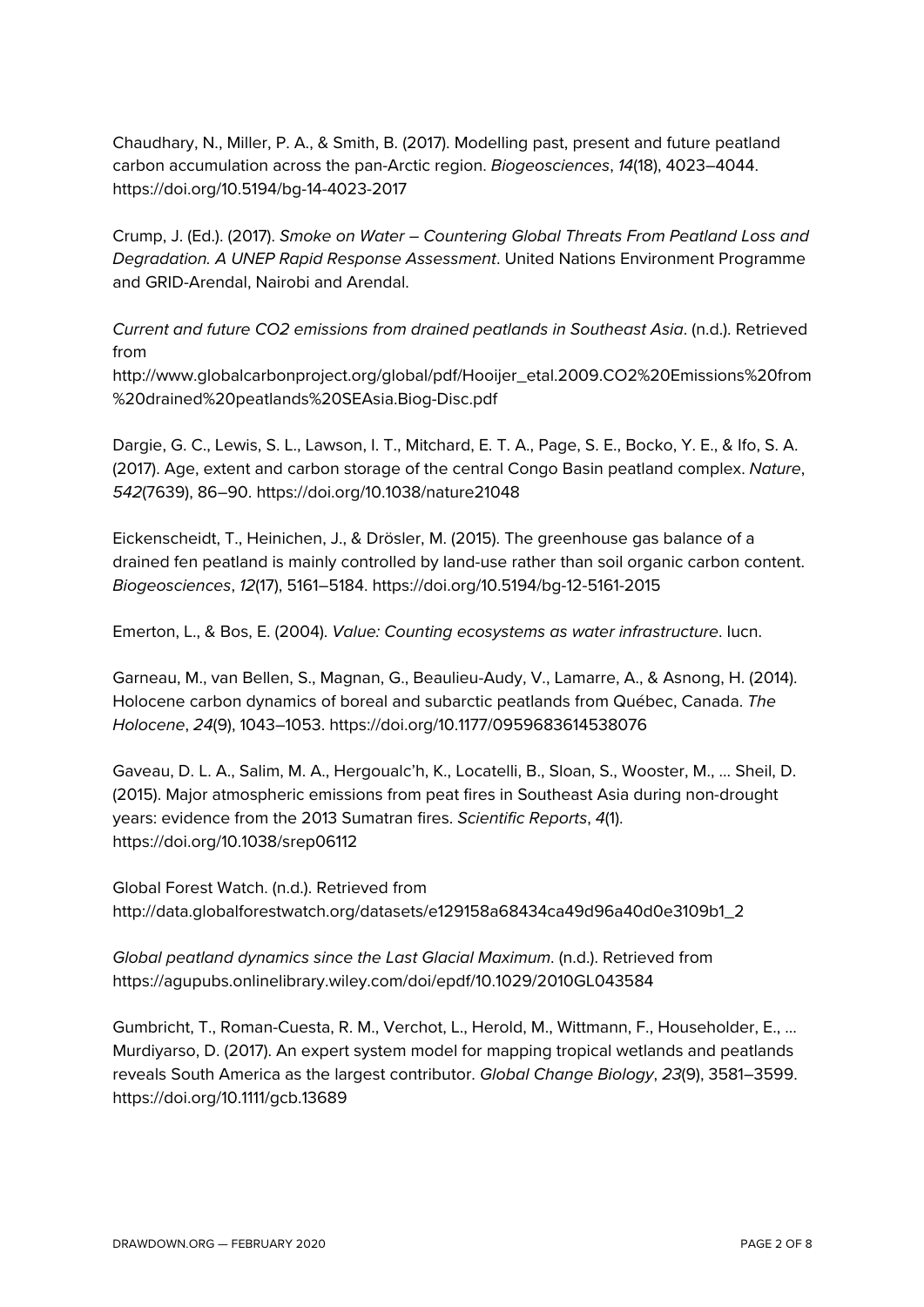Hooijer, A., Page, S., Canadell, J. G., Silvius, M., Kwadijk, J., Wösten, H., & Jauhiainen, J. (2009). Current and future  $CO<sub>2</sub>$  emissions from drained peatlands in Southeast Asia. *Biogeosciences Discussions*, *6*(4), 7207–7230. https://doi.org/10.5194/bgd-6-7207-2009

Hooijer, A., Page, S., Canadell, J. G., Silvius, M., Kwadijk, J., Wösten, H., & Jauhiainen, J. (2010). Current and future CO2 emissions from drained peatlands in Southeast Asia. *Biogeosciences*, *7*(5), 1505–1514. https://doi.org/10.5194/bg-7-1505-2010

Hooijer, A., Page, S., Jauhiainen, J., Lee, W. A., Lu, X. X., Idris, A., & Anshari, G. (2012). Subsidence and carbon loss in drained tropical peatlands. *Biogeosciences*, *9*(3), 1053–1071. https://doi.org/10.5194/bg-9-1053-2012

Hooijer, A., S., Marcel Hooijer,Wosten, H. .. Page, S. (2006). *Assessment of CO2 emissions from drained peatlands in SE Asia*. 66.

Houghton, R. A., & Nassikas, A. A. (2017). Global and regional fluxes of carbon from land use and land cover change 1850-2015: Carbon Emissions From Land Use. *Global Biogeochemical Cycles*, *31*(3), 456–472. https://doi.org/10.1002/2016GB005546

Hribljan, J. A., Cooper, D. J., Sueltenfuss, J., Wolf, E. C., Heckman, K. A., Lilleskov, E. A., & Chimner, R. A. (2015). *Carbon storage and long-term rate of accumulation in high-altitude Andean peatlands of Bolivia*. 14.

Huijnen, V., Wooster, M. J., Kaiser, J. W., Gaveau, D. L. A., Flemming, J., Parrington, M., … van Weele, M. (2016). Fire carbon emissions over maritime southeast Asia in 2015 largest since 1997. *Scientific Reports*, *6*(1). https://doi.org/10.1038/srep26886

*Impact of global change and forest management on carbon sequestration in northern forested peatlands*. (n.d.). Retrieved from https://www.researchgate.net/profile/Yves\_Bergeron/publication/237154394\_Impact\_of\_glob al\_change\_and\_forest\_management\_on\_carbon\_sequestration\_in\_northern\_forested\_peatl ands/links/00b7d530028389fcf7000000.pdf

*INVENTORY ON AREA, SITUATION AND PERSPECTIVES OF REWETTING OF PEATLANDS IN RUSSIA UKRAINE & BELARUS*. (n.d.). Retrieved from http://m-h-s.org/stiftung/upload/pdfdownloadbar/Inventory\_of\_peatlands\_BY\_UA\_RU\_small.pdf

*IPCC (2013) Supplemente to the 2006 Guidelines.pdf*. (n.d.).

IPCC. Hiraishi, T., Krug, T., Tanabe, K., Srivastava, N., Baasansuren, J., Fukuda, M. and Troxler, T.G. (eds). (n.d.). *2013 Supplement to the 2006 IPCC Guidelines for National Greenhouse Gas Inventories: Wetlands Methodological Guidance on Lands with Wet and Drained Soils, and Constructed Wetlands for Wastewater Treatment*. Switzerland: IPCC.

Joosten, H. (n.d.). *The Global Peatland CO2 Picture*. 36.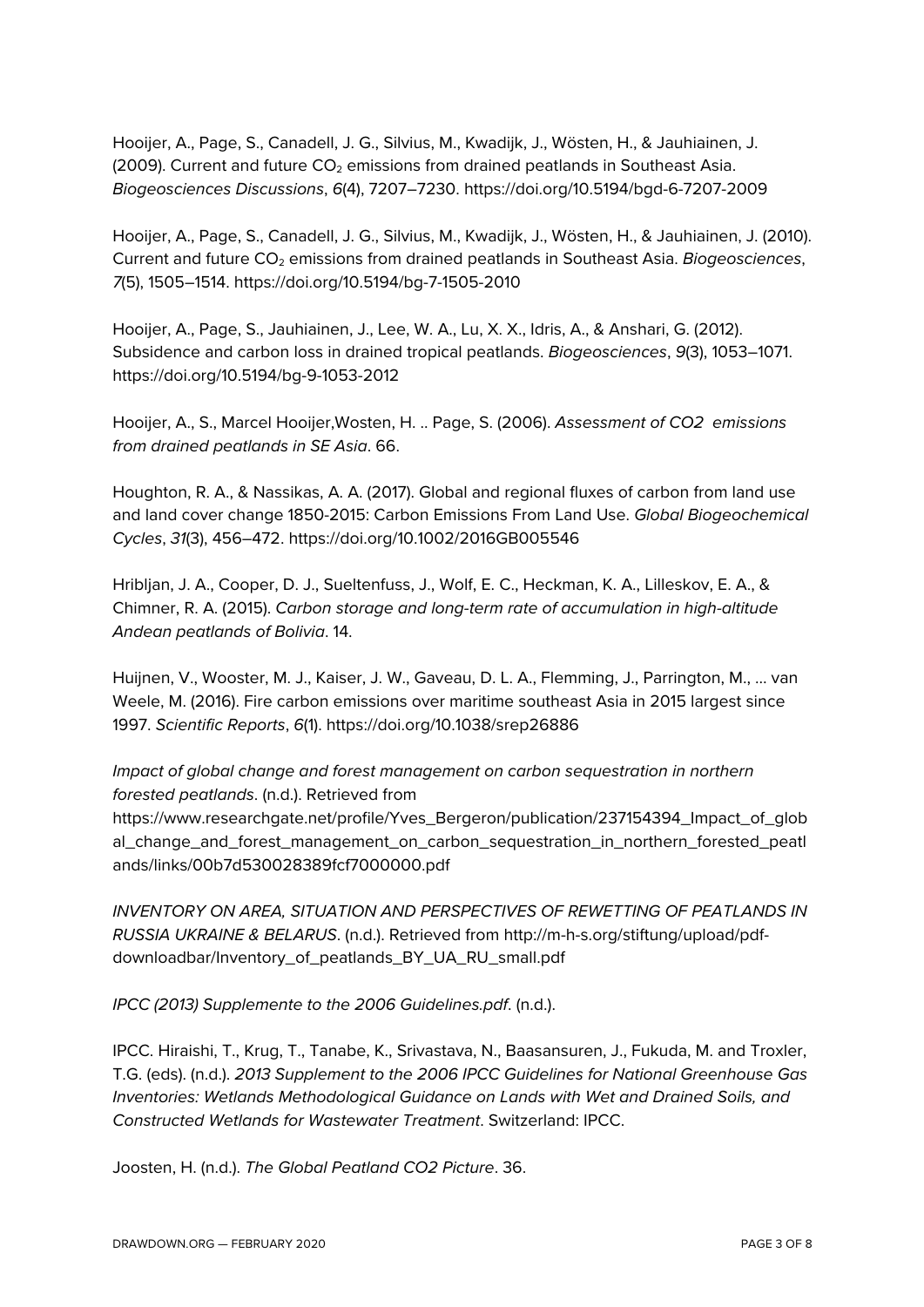Joosten, H., Tol, S., & Marja-Liisa Tapio-Biström (Eds.). (2012). *Peatlands: guidance for climate change mitigation through conservation, rehabilitation and sustainable use* (2nd ed). In (2nd ed). Rome: Food and Agriculture Organization of the United Nations : Wetlands International.

Juffe-Bignoli, D., Burgess, N.D., Bingham, H., Belle, E.M.S., de Lima, M.G., Deguignet, M., Bertzky, B., Milam, A.N., Martinez-Lopez, J., Lewis, E., Eassom, A., Wicander, S., Geldmann, J., van Soesbergen, A., & Arnell, A.P., O'Connor, B., Park, S., Shi, Y.N., Danks, F.S., MacSharry, B., Kingston, N. (2014). (2014). *Protected Planet Report 2014*. Cambridge, UK: UNEP-WCMC.

Köchy, M., Don, A., van der Molen, M. K., & Freibauer, A. (2015). Global distribution of soil organic carbon – Part 2: Certainty of changes related to land use and climate. *SOIL*, *1*(1), 367– 380. https://doi.org/10.5194/soil-1-367-2015

Köchy, M., Hiederer, R., & Freibauer, A. (2015). Global distribution of soil organic carbon – Part 1: Masses and frequency distributions of SOC stocks for the tropics, permafrost regions, wetlands, and the world. *SOIL*, *1*(1), 351–365. https://doi.org/10.5194/soil-1-351-2015

Kurnianto, S., Warren, M., Talbot, J., Kauffman, B., Murdiyarso, D., & Frolking, S. (2015). Carbon accumulation of tropical peatlands over millennia: a modeling approach. *Global Change Biology*, *21*(1), 431–444. https://doi.org/10.1111/gcb.12672

*Land cover distribution in the peatlands of Peninsular Malaysia, Sumatra and Borneo in 2015 with changes since 1990*. (n.d.). Retrieved from https://www.sciencedirect.com/science/article/pii/S2351989415300470

Lavoie, M., Paré, D., & Bergeron, Y. (2005). Impact of global change and forest management on carbon sequestration in northern forested peatlands. *Environmental Reviews*, *13*(4), 199– 240. https://doi.org/10.1139/a05-014

Leifeld, J., Alewell, C., Bader, C., Krüger, J. P., Mueller, C. W., Sommer, M., … Szidat, S. (2018). Pyrogenic Carbon Contributes Substantially to Carbon Storage in Intact and Degraded Northern Peatlands. *Land Degradation & Development*, *29*(7), 2082–2091. https://doi.org/10.1002/ldr.2812

Loisel, J., van Bellen, S., Pelletier, L., Talbot, J., Hugelius, G., Karran, D., … Holmquist, J. (2017). Insights and issues with estimating northern peatland carbon stocks and fluxes since the Last Glacial Maximum. *Earth-Science Reviews*, *165*, 59–80. https://doi.org/10.1016/j.earscirev.2016.12.001

Loisel, J., Yu, Z., Beilman, D. W., Camill, P., Alm, J., Amesbury, M. J., … Zhou, W. (2014). A database and synthesis of northern peatland soil properties and Holocene carbon and nitrogen accumulation. *The Holocene*, *24*(9), 1028–1042. https://doi.org/10.1177/0959683614538073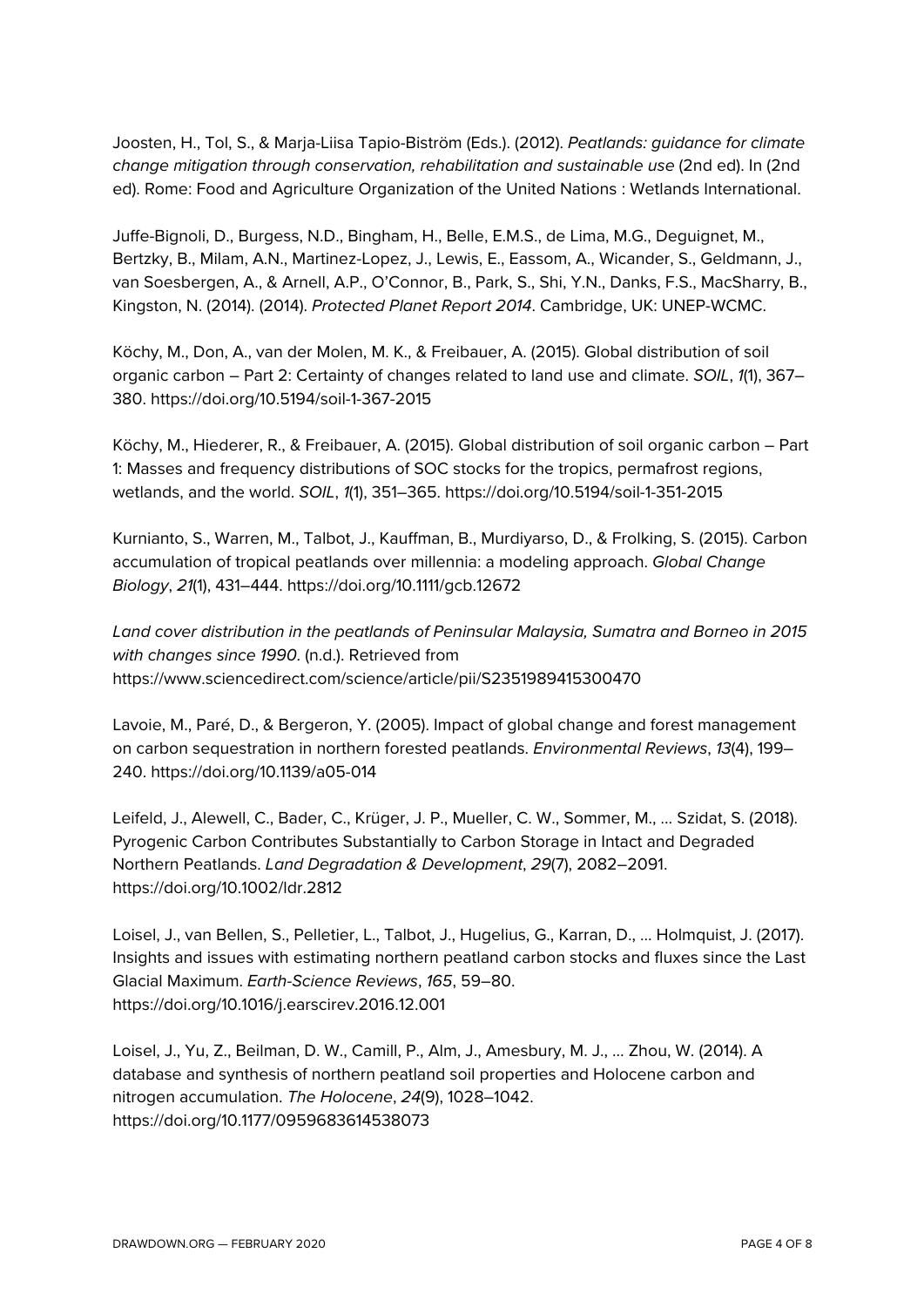Lorenz, K., & Lal, R. (2018). *Carbon Sequestration in Agricultural Ecosystems*. https://doi.org/10.1007/978-3-319-92318-5

Magnan, G., & Garneau, M. (2014). Climatic and autogenic control on Holocene carbon sequestration in ombrotrophic peatlands of maritime Quebec, eastern Canada. *The Holocene*, *24*(9), 1054–1062. https://doi.org/10.1177/0959683614540727

Mahanama, P. (2001). Planning and management aspects in Muthurajawela and Negombo lagoon. *CEMARE Rep.*, (55), 91–105.

*Major atmospheric emissions from peat fires in Southeast Asia during non-drought years: evidence from the 2013 Sumatran fires*. (n.d.). Retrieved from https://www.nature.com/articles/srep06112.pdf

Marsden, K., & Ebmeier, S. (n.d.). *Peatlands and Climate Change*. 36.

Mickler, R. A., Welch, D. P., & Bailey, A. D. (2017). Carbon Emissions During Wildland Fire an a North American Temperate Peatland. *Fire Ecology*, *13*(1), 34–57. https://doi.org/10.4996/fireecology.1301034

Miettinen, J., Shi, C., & Liew, S. C. (2016). Land cover distribution in the peatlands of Peninsular Malaysia, Sumatra and Borneo in 2015 with changes since 1990. *Global Ecology and Conservation*, *6*, 67–78. https://doi.org/10.1016/j.gecco.2016.02.004

*Minaeva et al. (2008).pdf*. (n.d.).

Minaeva, T. , Sirin, A., Alexander Mischenko, Ukraine: Irina Mikitiuk, Sergej Chumachenko, Annett Thiele, & Nina Tanavitskaya, Alexander Kozulin, Annett Thiele. (2008). *Inventory of area, situation and perspectives of rewetting of peatlands in Russia, Ukraine and Belarus* [Prepared for the seminar 'Market Based Instruments for the Rewetting of Peatlands' held during 12.-17.11.08 on International Academy of Nature Conservation, Isle of Vilm, Lauterbach, Germany].

Minasny, B., Malone, B. P., McBratney, A. B., Angers, D. A., Arrouays, D., Chambers, A., … Winowiecki, L. (2017). Soil carbon 4 per mille. *Geoderma*, *292*, 59–86. https://doi.org/10.1016/j.geoderma.2017.01.002

Murdiyarso, D. , Hergoualc'h, , K., Verchot, d L. V. (2010). Opportunities for reducing greenhouse gas emissions in tropical peatlands. *PNAS*, *107*(46), 19655–19660.

Nakatsubo, T., Uchida, M., Sasaki, A., Kondo, M., Yoshitake, S., & Kanda, H. (2015). Carbon accumulation rate of peatland in the High Arctic, Svalbard: Implications for carbon sequestration. *Polar Science*, *9*(2), 267–275. https://doi.org/10.1016/j.polar.2014.12.002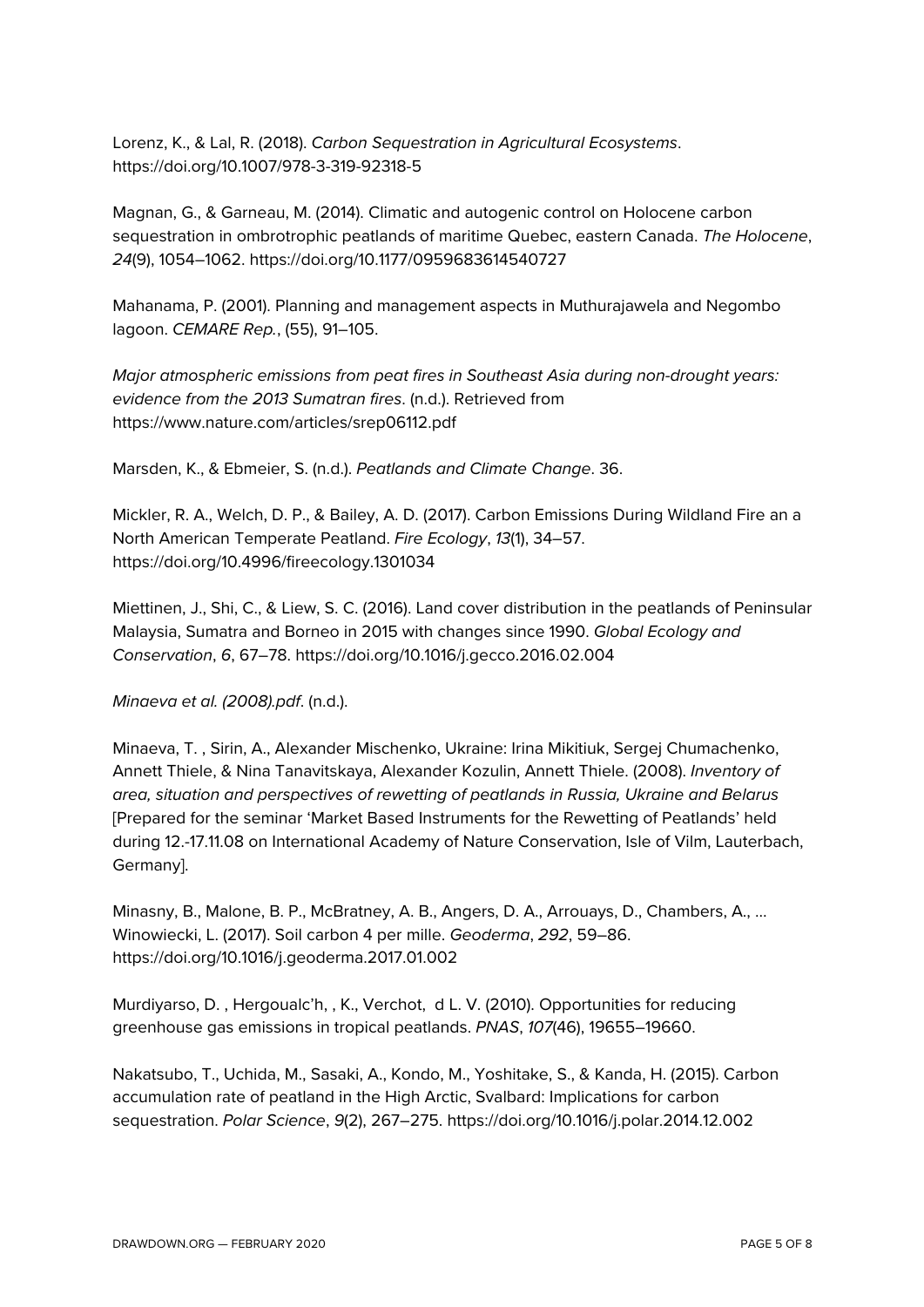Nayak, D. R., Miller, D., Nolan, A., Smith, P., & Smith, J. (2008). Calculating carbon savings from wind farms on Scottish peat lands–a new approach. *School of Biological Science, University of Aberdeen, and Macaulay Land Use Research Institute, Aberdeen, UK*.

*Opportunities for reducing greenhouse gas emissions in tropical peatlands*. (n.d.). Retrieved from http://www.pnas.org/content/pnas/107/46/19655.full.pdf

Page, S. E., & Hooijer, A. (2016). In the line of fire: the peatlands of Southeast Asia. *Philosophical Transactions of the Royal Society B: Biological Sciences*, *371*(1696), 20150176. https://doi.org/10.1098/rstb.2015.0176

*Peatlands - guidance for climate change mitigation through conservation, rehabilitation and sustainable use*. (n.d.-a). Retrieved from http://www.fao.org/3/a-an762e.pdf

*Peatlands - guidance for climate change mitigation through conservation, rehabilitation and sustainable use*. (n.d.-b). Retrieved from http://www.fao.org/3/a-an762e.pdf

*Policy and scientific responses to degrading peatlands in relation to climate change.* (n.d.). Retrieved from http://edepot.wur.nl/351858

Schrier-Uijl, A. P., Kroon, P. S., Hendriks, D. M. D., Hensen, A., Van Huissteden, J. C., Leffelaar, P. A., … Veenendaal, E. M. (2013). Agricultural peat lands; towards a greenhouse gas sink – a synthesis of a Dutch landscape study. *Biogeosciences Discussions*, *10*(6), 9697– 9738. https://doi.org/10.5194/bgd-10-9697-2013

Shantz, M., & Price, J. (2006). Hydrological changes following restoration of the Bois-des-Bel Peatland, Quebec, 1999–2002. *Journal of Hydrology*, *331*(3), 543–553.

Silvius, M. (n.d.). *Policy and scientific responses to degrading peatlands in relation to climate change*.

*SPICe Briefing Peatlands and Climate Change*. (n.d.). Retrieved from http://www.parliament.scot/ResearchBriefingsAndFactsheets/S4/SB\_12-28.pdf

Strack, M. (n.d.). *Peatlands and Climate Change*. 227.

*Strategy and Action Plan for Mire and Peatland Conservation in Central Europe*. (n.d.). Retrieved from http://roar.uel.ac.uk/3588/1/WI\_CEPP\_2003.pdf

Tacconi, L. (2003). *Fires in Indonesia: causes, costs and policy implications*. CIFOR, Bogor, Indonesia.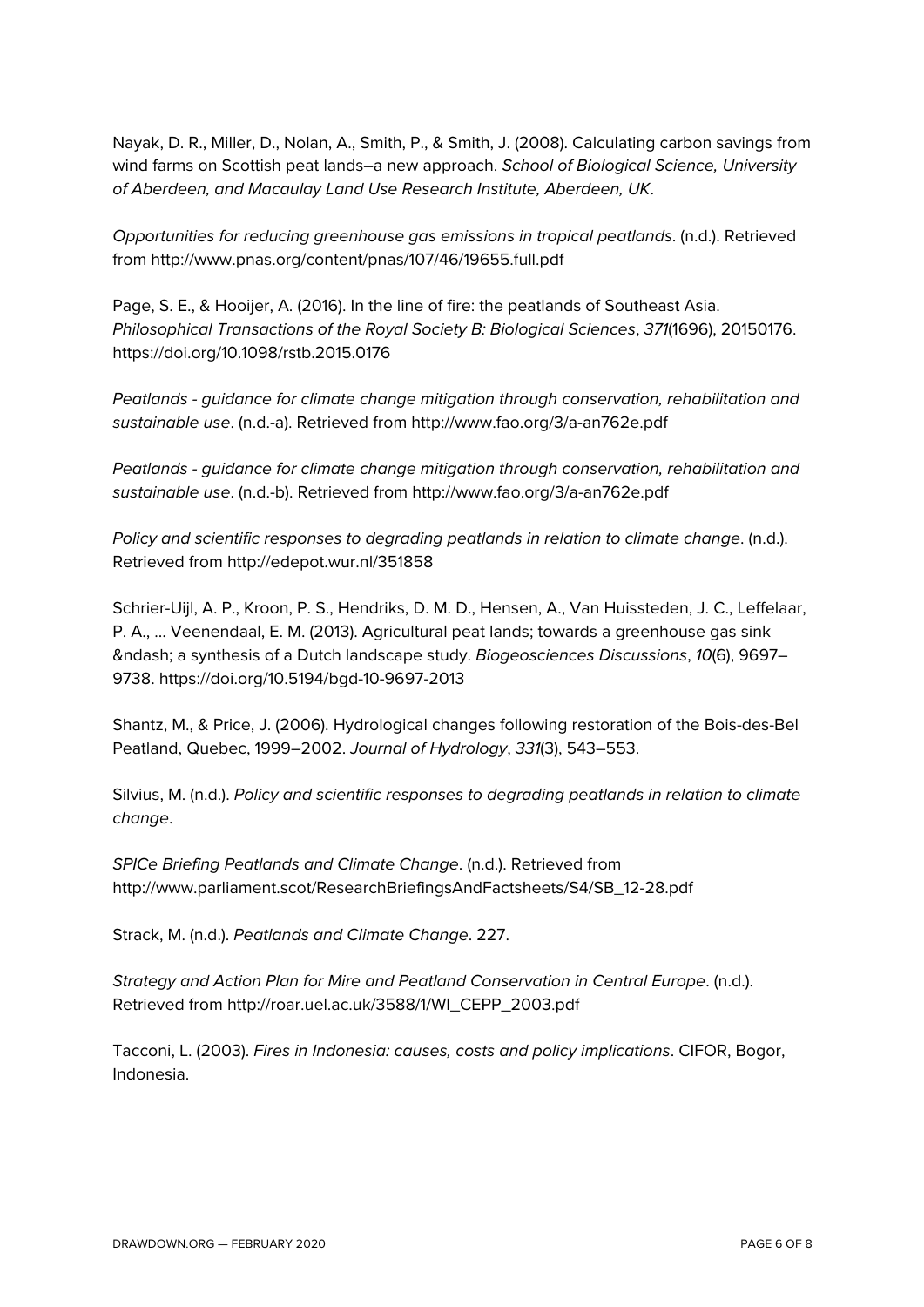*The amount of carbon released from peat and forest fires in Indonesia during 1997*. (n.d.). Retrieved from

https://s3.amazonaws.com/academia.edu.documents/43174123/Page\_SE\_Siegert\_F\_Rieley\_J \_et\_al.\_The\_am20160228-31555-xmcoxi.pdf

*The Global Peatland CO2 Picture*. (n.d.). Retrieved from file:///C:/Users/aaa/Downloads/The-Global-Peatland-CO2-Picture\_web-Aug-2010.pdf

Urák, I., Hartel, T., Gallé, R., & Balog, A. (2017). Worldwide peatland degradations and the related carbon dioxide emissions: the importance of policy regulations. *Environmental Science & Policy*, *69*, 57–64. https://doi.org/10.1016/j.envsci.2016.12.012

Verhoeven, J. T. A., & Setter, T. L. (2010). Agricultural use of wetlands: opportunities and limitations. *Annals of Botany*, *105*(1), 155–163. https://doi.org/10.1093/aob/mcp172

Warren, M., Hergoualc'h, K., Kauffman, J. B., Murdiyarso, D., & Kolka, R. (2017). An appraisal of Indonesia's immense peat carbon stock using national peatland maps: uncertainties and potential losses from conversion. *Carbon Balance and Management*, *12*(1). https://doi.org/10.1186/s13021-017-0080-2

*Wetlands\_Supplement\_Entire\_Report.pdf*. (n.d.). Retrieved from https://www.ipccnggip.iges.or.jp/public/wetlands/pdf/Wetlands\_Supplement\_Entire\_Report.pdf

World Conservation Monitoring Centre, & International Union for Conservation of Nature and Natural Resources. (2012). *Protected planet report 2012: tracking progress towards global targets for protected areas*. Gland, Switzerland: IUCN.

Xu, J., Morris, P. J., Liu, J., & Holden, J. (2018). PEATMAP: Refining estimates of global peatland distribution based on a meta-analysis. *CATENA*, *160*, 134–140. https://doi.org/10.1016/j.catena.2017.09.010

Yu, Z. C. (2012). Northern peatland carbon stocks and dynamics: a review. *Biogeosciences*, *9*(10), 4071–4085. https://doi.org/10.5194/bg-9-4071-2012

Yu, Z., Loisel, J., Brosseau, D. P., Beilman, D. W., & Hunt, S. J. (2010). Global peatland dynamics since the Last Glacial Maximum: GLOBAL PEATLANDS SINCE THE LGM. *Geophysical Research Letters*, *37*(13), n/a-n/a. https://doi.org/10.1029/2010GL043584

Zhang, Z., Zimmermann, N. E., Stenke, A., Li, X., Hodson, E. L., Zhu, G., … Poulter, B. (2017). Emerging role of wetland methane emissions in driving 21st century climate change. *Proceedings of the National Academy of Sciences*, *114*(36), 9647–9652. https://doi.org/10.1073/pnas.1618765114